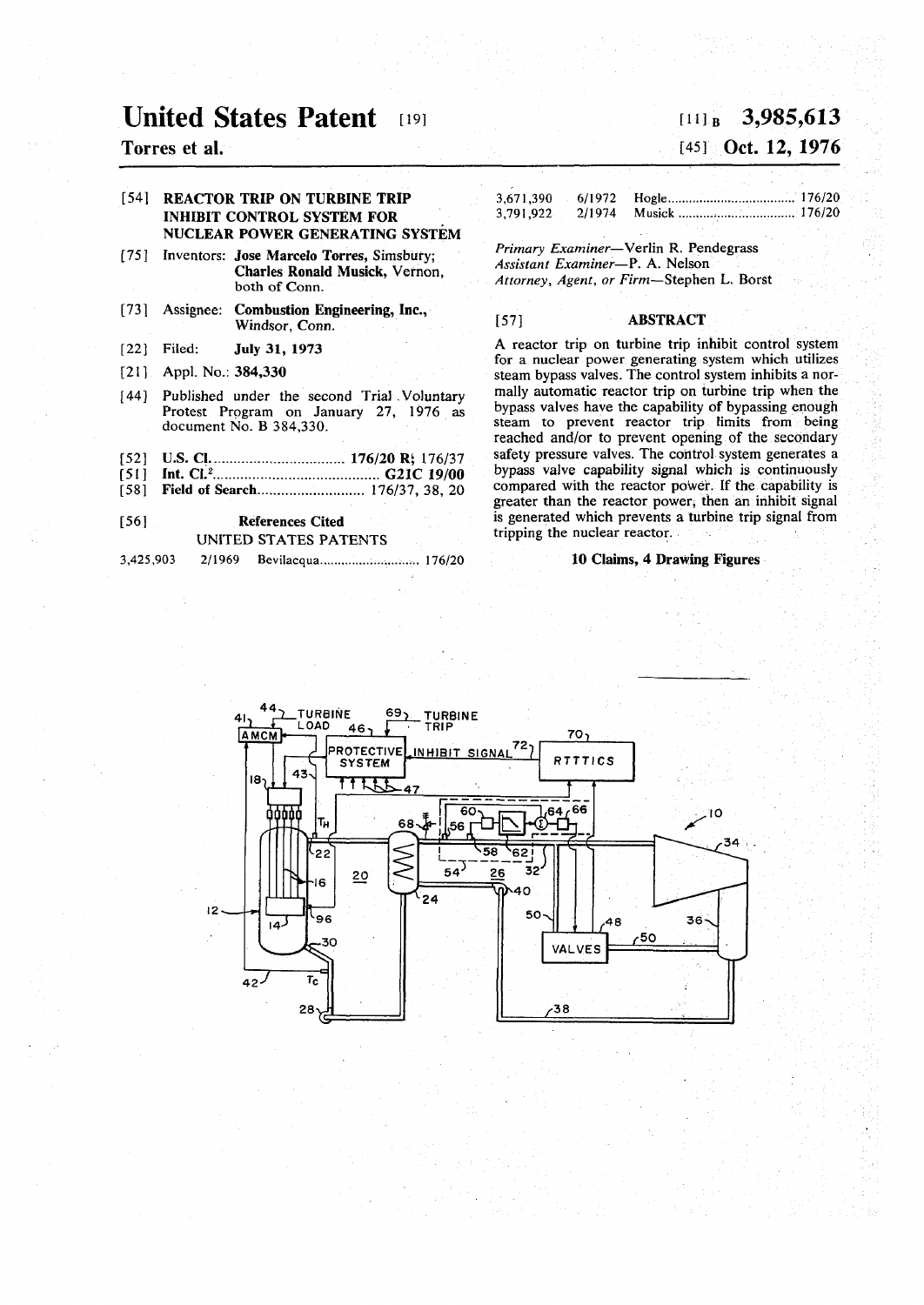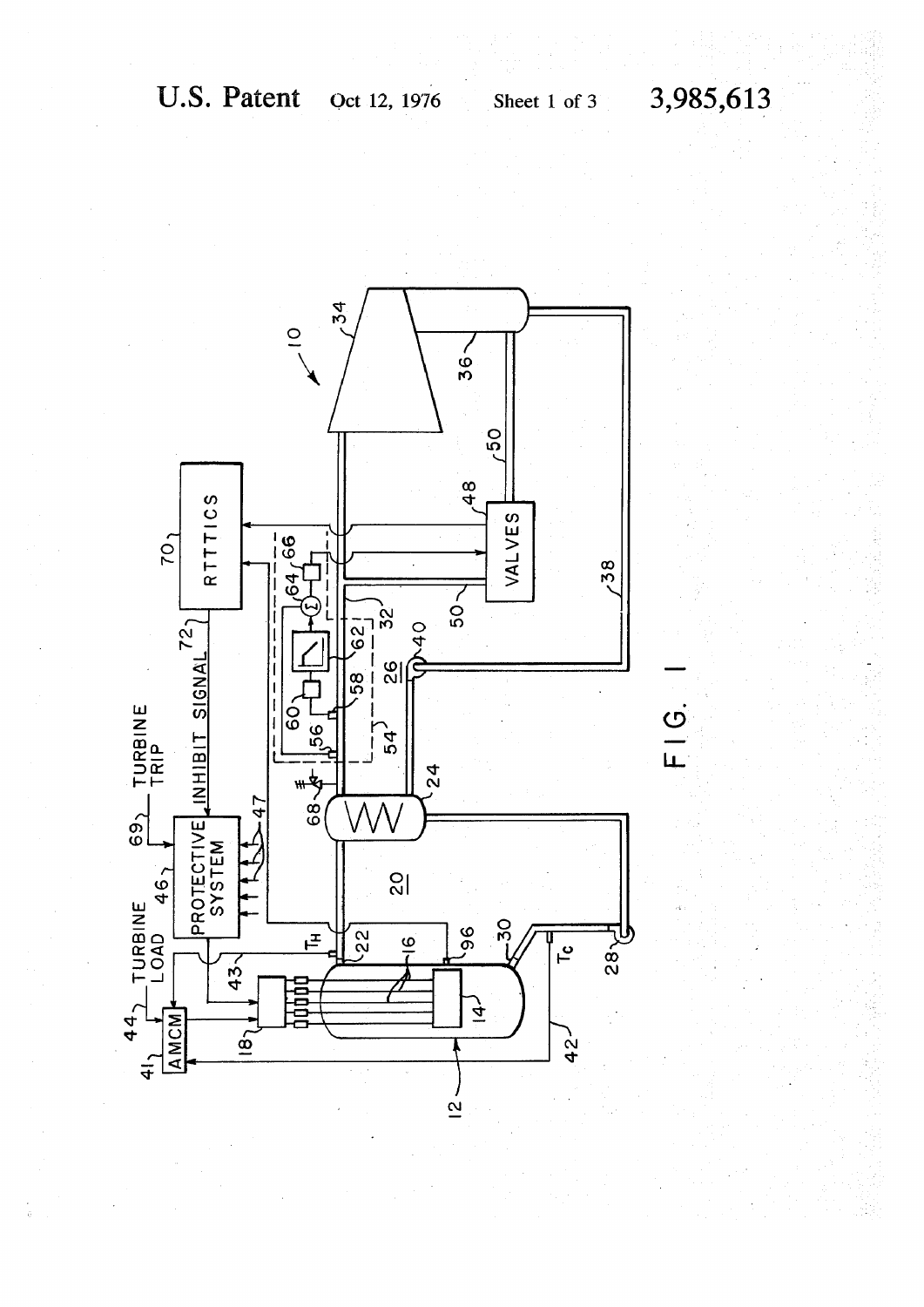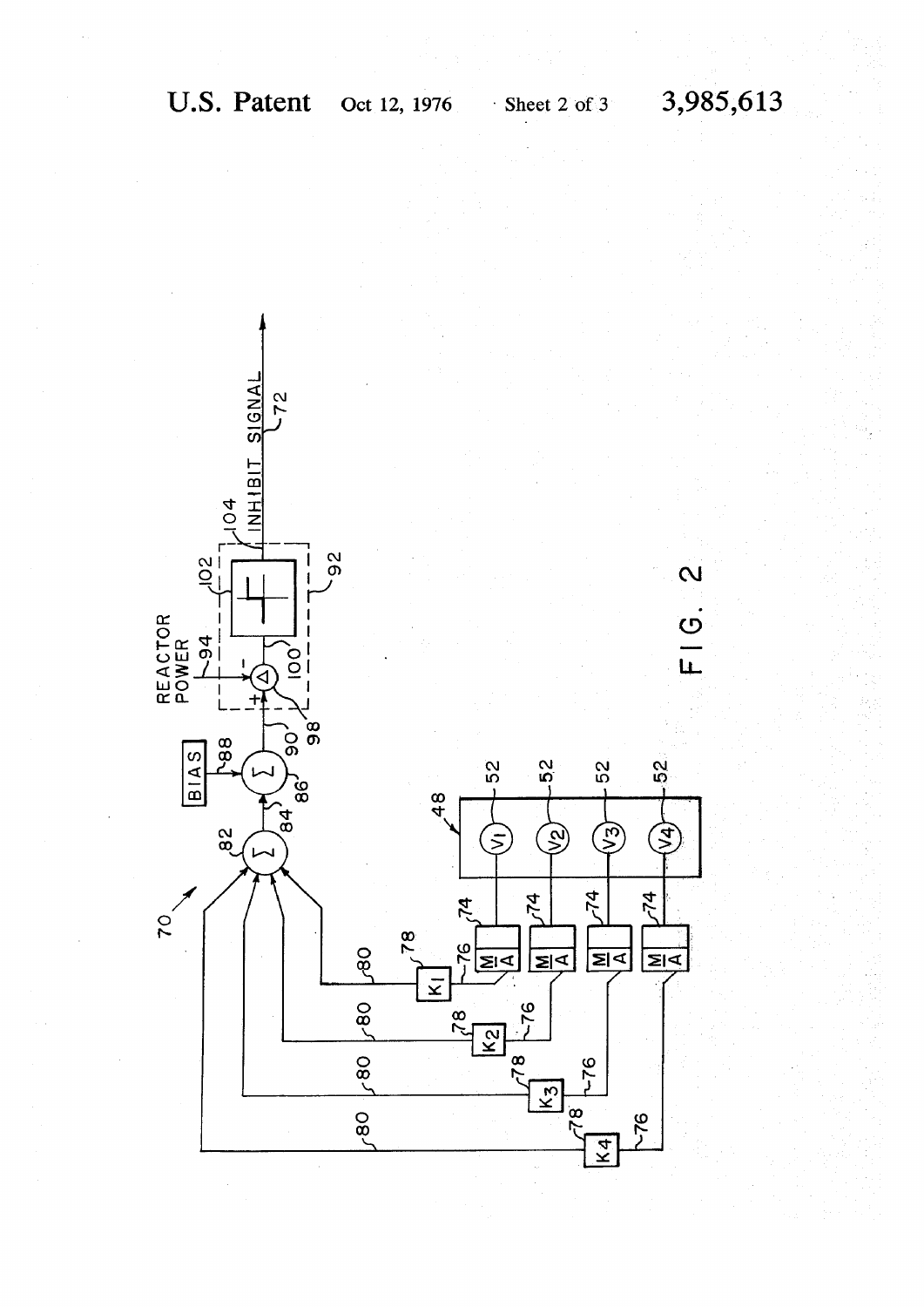

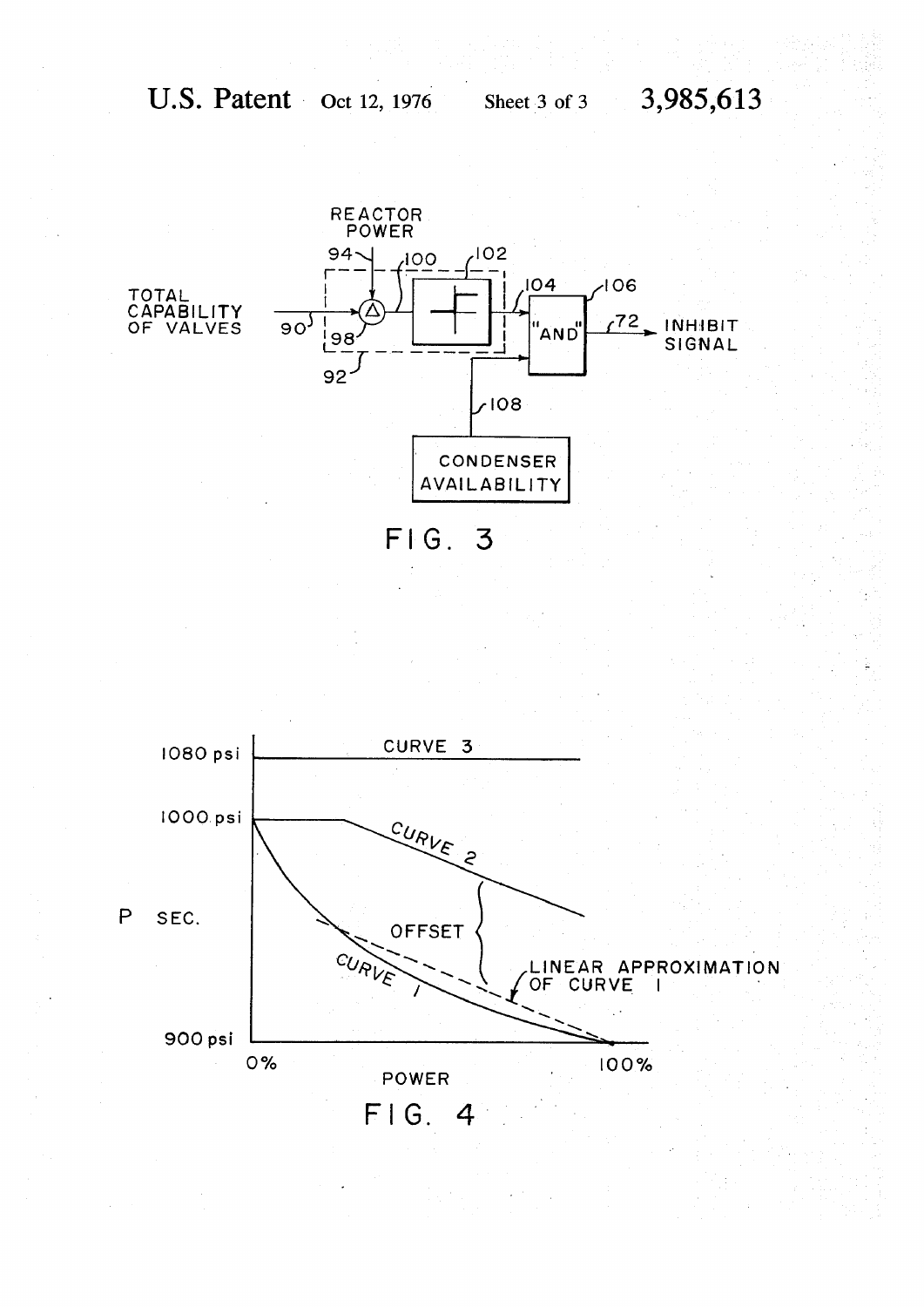#### BACKGROUND OF THE INVENTION

The principles for the generation of power by a nu- $1<sup>0</sup>$ plutonium fuel elements in a core arrangement. Through the mechanisms of neutron absorption and At this point it should be noted that the protective nuclear fission of the uranium or plutonium large <sup>15</sup> manifests itself in the form of heat which is utilized to protective systems are designed to trip the reactor in generate electricity. In the pressurized water reactor the event certain limits are exceeded in the primary generate electricity. In the pressurized water reactor the event certain limits are exceeded in the primary context, the heat is transferred to a primary coolant system such as too high of a primary pressure or too which continuously circulates through the core and  $20$ where a secondary coolant or working fluid is heated. reactor. On the other hand, the equipment protective Ordinarily the secondary coolant is water and is vapor-<br>Systems are designed to trip the reactor to prevent plant Ordinarily the secondary coolant is water and is vapor-<br>ized at the heat exchange boundary to produce steam. equipment damage. An example of such an equipment The steam is then circulated in a secondary system to a  $25$ turbine for its ultimate use. The turbine is caused to turn at a predetermined rate and is connected to a turn at a predetermined rate and is connected to a mally result in the safety pressure valves eventually generator for the ultimate transformation of the ther-<br>lifting and one of the reactor protective trip limits (usu-

All elements of this system are functionally interre- $30$ coolant which in turn increases the rate of energy transfor to the secondary coolant causing more energy pro-<br>However, tripping the reactor unnecessarily is undevided to the turbine for its ultimate transformation into  $35$ quently the turbine utilizes less of the thermal energy power producer.<br>being transferred to the secondary coolant and an en-40 Systems have been devised to prevent overpressurbeing transferred to the secondary coolant and an en-40 Systems have been devised to prevent overpressur-<br>ergy backup results. Since less energy is being drawn ization in the primary and secondary systems in the crgy backup results. Since less energy is being drawn from the steam supply system when the steam flow is steam generator secondary side are caused to increase.<br>The effect of this increase in secondary coolant temthe heat exchange boundary. Accordingly, both the valves operable in response to rises in secondary system primary coolant temperature and pressure increase. pressure to bypass excess steam to the condenser or to This trend continues until the reactor regulating sys- 50 tem, which is programmed to keep the average temper-<br>ature of the primary coolant on a specified program, on the reactor's power by driving regulating rods into to trip the reactor everytime the turbine is tripped. the core.

Since the regulating rods can only be slowly ad-<br>SUMMARY OF THE INVENTION vanced into the core at a limited maximum speed, the Accordingly, the present invention involves the con-

1 and 2 and 2 and 2 and 2 and 2  $\mathbf{Z}_2$ tor regulating system is unable to compensate rapidly REACTOR TRIP ON TURBINE TRIP INHIBIT ... enough for the energy backup and the temperatures CONTROL SYSTEM FOR NUCLEAR POWER ... and pressure of the primary system may increase unand pressure of the primary system may increase un-**GENERATING SYSTEM controllably. When this occurs, protective systems**   $\begin{bmatrix} 5 & 2 \end{bmatrix}$  c me into operation to trip the reactor and/or to operation BACKGROUND OF THE INVENTION steam relief valves in order to avoid an overpressuriza-<br>This invention relates to a control system for a nu-<br>tion of primary and secondary systems. If the uncontion of primary and secondary systems. If the unconclear reactor and more particularly to a control system trolled, increase in pressure is not avoided by these<br>for preventing unnecessary reactor trips. The measures, the safety pressure valves of either the primeasures, the safety pressure valves of cither the pri mary or the secondary side arc caused to lift. This is an clear reactor have been well established and arc well undesirable occurrence since it may put the sytem out understood. Briefly, the reactor contains uranium or of operation until the seals of the safety valves have of operation until the seals of the safety valves have<br>been remachined and reseated.

 systems normally include both reactor protective sysamounts of energy are released. This released energy terms and equipment protective systems. The reactor system such as too high of a primary pressure or too low of a. DNBR. There are safety trips in the sense that carries the generated heat to a heat exchange boundary they arc required-to-insure only safe operation of the equipment damage. An example of such an equipment protective trip is the reactor trip on turbine trip, the rationale being that such an occurrence would norlifting and one of the reactor protective trip limits (usumal energy into electrical energy. ally high primary pressure) eventually being exceeded. In other words, the reactor is tripped at an early stage latcd. As an example, an increase in rcactor power since such a reactor shutdown is eventually expected increases the Yate of energy transfer to the primary and since plant equipment damage (lifting of the safety coolant which in turn increases the rate of energy trans-<br>pressure valves) can be prevented.

 sirable since it temporarily removes the nuclcar power electrical energy. Conversely, if less electrical energy is plant as a supplier and a time-consuming and therefore required, the energy requirements of a turbine diminsh. expensive reactor startup procedure must be followe required, the energy requirements of a turbine diminsh. expensive reactor startup procedure must be followed<br>The steam flow to the turbine is reduced and conse-<br>before the reactor can be put back into operation as a before the reactor can be put back into operation as a power producer.

from the steam supply system when the steam flow is event of large or rapid load rejections. One such system reduced, both the temperature and pressure of the is disclosed in copending application Ser. No. 347,260 is disclosed in copending application Ser. No. 347,260 filed Apr. 2, 1973 entitled "Steam Relief Valve Control The effect of this increase in secondary coolant tem- 45 System for a Nuclear Reactor" by Jose Marcelo Torres, perature is reflected on the primary side of the heat assigned to the same assignee as the present invention. perature is reflected on the primary side of the heat assigned to the same assignee as the present invention, exchanger since less energy can be transferred across That application deals with the use of steam relief That application deals with the use of steam relief pressure to bypass excess steam to the condenser or to dump steam to the outside atmosphere. Therefore, by using a plurality of steam relief valves which are operaature of the primary coolant on a specified program, ble to prevent overpressurization in the primary and returns the system to acceptable values by cutting back secondary systems, it is no longer absolutely necessary secondary systems, it is no longer absolutely necessary

reactor regulating system is unable to prevent a serious cept of inhibiting a reactor trip on turbine trip, only increase in primary and secondary pressures and tem- when the coolant vapor relief means of the system has peratures if the magnitude and rate of energy backup <sup>60</sup> the capability to prevent the reactor protective trip described above exceeds certain values. Among other limits from being exceeded. More particularly, in a things, energy backup is dependent on the magnitude nuclear power generating system which includes a nuand rate of decrease in turbine load: called a turbine clear reactor, a turbine for receiving coolant vapor, load rejection. Ordinarily, the reactor and steam supply coolant vapor relief means for diverting coolant vapor systems are designed to be able to withstand a predeter-  $65$  from the turbine, and a protective system indepen-<br>mined load rejection and rate of the load rejection. A dently responsive to a plurality of signals to cause dently responsive to a plurality of signals to cause the However, if the actual load rejection or rate of load reactor to trip, each of these signals being indicative of rejection exceed these predetermined values, the reac- ' thc occurrence of a turbine trip or the occurrence of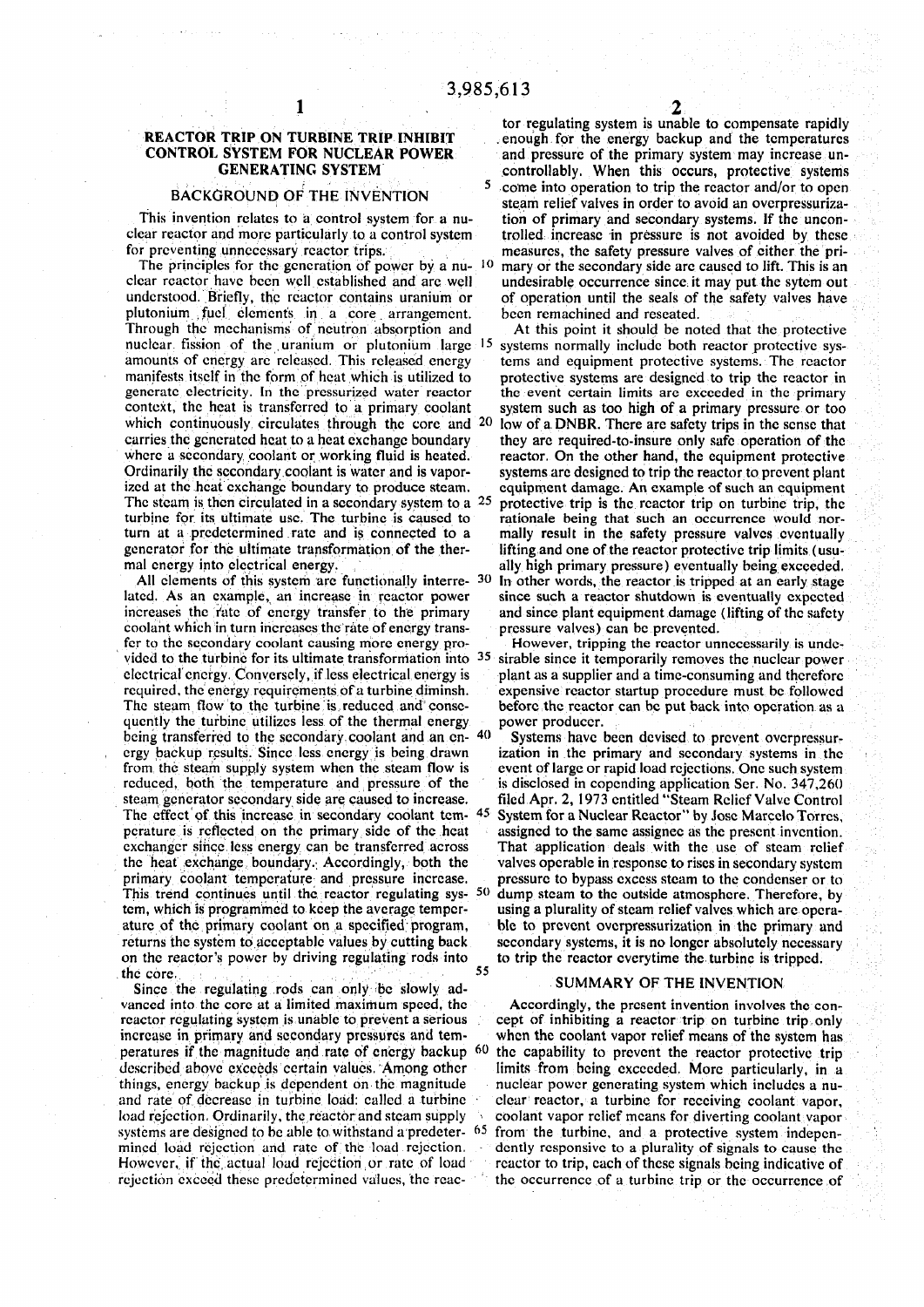one of a series of interrelated events, the present invention discloses apparatus and a method for inhibiting the protective system from tripping the reactor when the turbine is tripped only when the coolant vapor relief means is capable of diverting enough coolant vapor to <sup>5</sup> prevent the occurrence, as a result of a turbine trip, of one of the interrelated events.

Stated more particularly the invention involves determining the capability of coolant vapor relief valves, measuring the reactor power, and continuously com-10 paring the capability of the coolant vapor relief valves with the reactor power. An inhibit signal is then generated only when the capability of the valves is greater than the reactor power. The inhibit signal acts to prevent the protective system from responding to a turbine <sup>15</sup> trip signal to trip the rcactor.

In this way the rcactor will not be tripped unnecessarily. If the nuclear steam generating system is able to accommodate a turbine trip at a given power level without causing one of the reactor trip limits to be  $20$ cxccedcd or without causing weeping or lifting of safety pressure valves, then the reactor is allowed to stay on line. If on the other hand some of the coolant vapor relief valves are out of service or otherwise not able to divert coolant vapor automatically, and if a turbine trip  $25$ cannot be accommodated, then the reactor is allowed to trip automatically on a turbine trip. The on-line rcactor power is used in making the continuous comparison with the capability of the coolant vapor relief valves since the power generated at this power level is  $30$ equivalent to the amount of power which will have to be relieved should a turbine trip occur.

It is to be noted that the capacity of the coolant vapor relief valves is not necessarily equivalent to the capability of the valves. The capacity refers to the quantity or 3<sup>5</sup> amount of coolant vapor which can be diverted through the valves. On the other hand, the capability refers to the ability of the valves to divert enough vapor to relieve the energy backup to prevent one of the reactor trip limits from being exceeded and/or to pre- $40$ vent the weeping or lifting of safety pressure valves.' Generally speaking, and as previously noted, the reactor and steam supply systems are designed to be able to withstand a predetremined load rejection and a rate of load rejection. This represents a cushion which is inher- 45 cnt within the systems and which is included in determining the capability of the coolant vapor relief valves. Accordingly, the capability of the coolant vapor relief valves is equivalent to the capacity of the valves increased by an amount which is equal to the inherent  $50$  are indicative of the primary inlet coolant temperature capability within the system to handle a load rejection and rate of load rejection without causing one of the rcactor protective trip limits to be exceeded and/or  $\cdot$ opening of safety pressure valves. 55

#### DESCRIPTION OF THE DRAWINGS

FIG. 1 is a schematic diagram of a nuclear power generating system which incorporates the rcactor trip on turbine trip inhibit control system of the present 60 invention.

FIG. 2 is a schematic circuit diagram of the reactor trip on turbine trip inhibit control system of FIG. 1.

FIG. 3 is a schematic circuit diagram of an alternative arrangement for the control system of the present invention in which a condensor interlock is used.

FIG. 4 is a plot of (1) the steady state curve of power vs. secondary pressure, (2) a variable secondary pressure set point curve for automatic operation of the

bypass valve system, and (3) the predetermined pressure limit for opening of the secondary safety pressure valves.

#### DESCRIPTION OF THE PREFERRED EMBODIMENT

Referring now to the drawings, FIG. 1 shows a pressurized water reactor power generating system 10 in which the present invention is incorporated. However, this should not be taken as inferring a limitation on use of the present invention as the invention is equally applicable to other nuclear power generating systems. The nuclear power generating system 10 includes a nuclear rcactor vessel 12 having a core 14 which is controlled by control elements 16 which penetrate the shell of the reactor Vessel 12. The control elements 16 are actuated to be driven into and out of the core 14 by driving means 18. The reactor 12 and core 14 are cooled by a primary coolant system (generally indicated by 20) which provides a continuous flow of primary coolant to and from the reactor vessel 12. The coolant exits the reactor 12 at exit nozzle 22 and is circulated to a heat exchanger 24 where the coolant gives up its heat to a secondary coolant system (generally indicated by 26). After passing through the heat exchanger 24, the primary coolant is returned to the rcactor 12 through pump 28 and inlet nozzle 30. The heated secondary coolant, which is usually water, is caused to pass in its vapor form through pipe 32 of the secondary coolant system 26 to the turbine 34. After passing through the turbine 34 the vapor or steam is quenched in condenser 36 and eventually returned through pipe 38 by a feedwater pump 40 to the heat exchanger 24.

Normally the power level of the reactor 12 and the load on the turbine 34 are maintained to be in agreement. That is, the turbine 34 is caused to accept steam at a rate which is commensurate with the reactor power level so that the energy transferred from the primary coolant system 20 to the secondary coolant system 26 is completely utilized by the turbine 34. To maintain this agreement between reactor power level and turbine load an automatic motion control means 41 is provided which controls the average rcactor coolant temperature  $(T_{A1G})$  to a desired value determined according to the turbine load. The automatic motion control means 41 controls the driving means 18 in response to input signals 42, 43 and 44 to lower and raise the power level. The input signals 42, 43 and' 44  $(T<sub>f</sub>)$ , the primary exit coolant temperature  $(T<sub>H</sub>)$  and the turbine load respectively. Of course, when  $T_{ABC}$  is held steady, a balance exists between the rcactor power and the turbine load.

 $\frac{65}{7}$  if not compensated for, will eventually cause safety The automatic motion control means 41, however, can only slowly move the control elements 16 within the core 14 to change the reactor power, the rate of power change generally being limited to the order of 5 percent per minute. Accordingly, for large turbine load reductions the reactor 12 cannot radidly follow the turbine 34 which may result in an energy back-up in the secondary coolant system 26. This in turn may cause the pressure and temperature of the coolant in the primary coolant system 20 to increase. These increases, limits on reactor operation to be exceeded and a protective system 46 will trip or shutdown the reactor 12 by dropping the control elements 16 into the corc 14.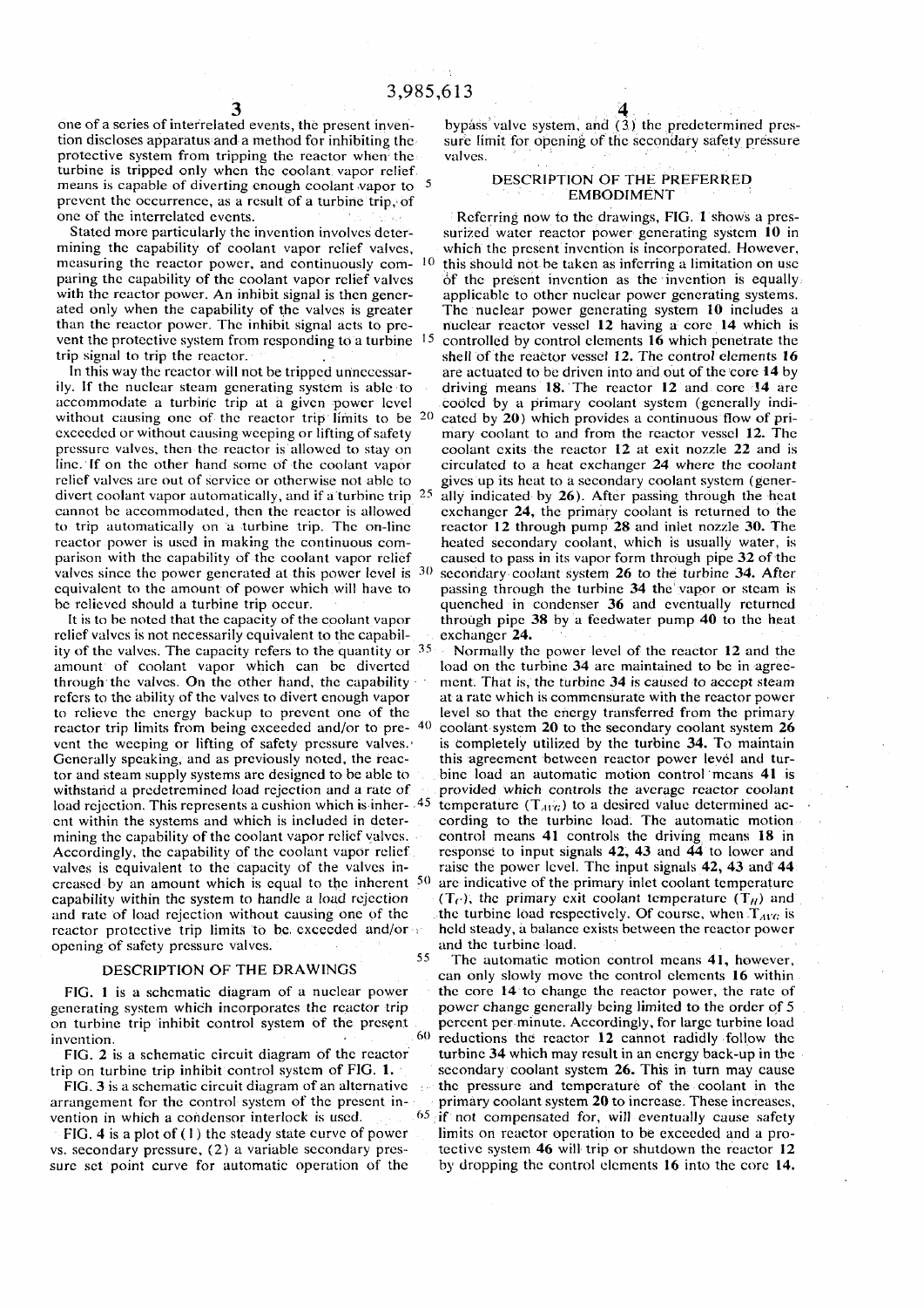This takes place automatically upon receipt of a signal the secondary coolant system 26 which has been de-<br>47 indicative of one of several functionally interrelated tected by the detector 56 and transmitted to the sum-DNBR. For large turbine load reductions, normally it is 5

To aid in preventing excessive energy build-up in the setpoint value,<br>secondary coolant system 26, the nuclear power gener-<br>The control secondary coolant system 26, the nuclear power gener-<br>ating system 10 of FIG. 1 is provided with a coolant therefore modulates the valves 52 of the bypass valve scries arrangement in the bypass conduit  $50$  so that if system described herein. one of the valves 52 is inoperative, it will not cause the  $\frac{1}{1}$  should be noted that if the bypass valve system 48

The particular bypass valve control system  $54$  shown  $30$ system 48 corresponds to the control system disclosed in previously noted copending application entitled "Steam Relief Valve Control System for Nuclear Reac grammer  $62$ , summation means  $64$ , and valve controller 66. The operation of the control system  $54$  is as follows. Secondary coolant flow sensor 58 detects the tem 26, the steam flow being used as the power index for the secondary system. The sensor 58 generates a power level. signal commensurate with the secondary coolant flow which is in turn commensurate with the power of the system 10 and transmits this signal to a lagging means  $45$ 60 which causes the transmission of the signal to be . lagged. After the signal has been lagged, the signal from

seen as curve 2 in FIG. 4. Curve 2 has been derived in advance by linearly approximating part of the steady 5. has been then displaced or biased by a pressure incre-<br>ment equivalent to the pressure jump to be expected passed there through and may be represented as a perfrom a 10 percent turbine load rejection. For values of flow indicative of a load less than about 20 percent of  $60$ sure that is maintained in the secondary coolant system 26 during hot standby when the load is zero. Next, the not significantly decrease the capacity of the system 48. pressure setpoint, which lies somewhere along Curve 2.65 of FIG. 4, depending on the power, is transmitted to the pressure setpoint is compared to the actual pressure of system 48.

**5 6** 

tected by the detector 56 and transmitted to the sumlimits being exceeded. For example, such limits might mation point 64. Summation point 64 then generates be too high of a primary pressure or too low of a and transmits a pressure error signal which causes the <sup>5</sup> controller 66 to actuate the valves 52 of bypass valve the high primary pressure limit which is exceeded. system 48 to bring the secondary pressure down to its

ating system 10 of FIG. 1 is provided with a coolant therefore modulates the valves  $\overline{52}$  of the bypass valve<br>vapor relief valve system 48. More particularly, the  $\frac{10}{2}$  system 48 so as to maintain the secondary p vapor relief valve system 48. More particularly, the  $^{10}$  system 48 so as to maintain the secondary pressure at a coolant vapor relief system 48 is a bypass valve system value long the setpoint program. As the program o coolant vapor relief system 48 is a bypass valve system value long the setpoint program. As the program of the<br>located in bypass conduit 50 for bypassing coolant reactor 12 is brought into agreement with the turbine located in bypass conduit 50 for bypassing coolant reactor 12 is brought into agreement with the turbine vapor or steam from the turbine 34 directly to the load, the bypass valves 52 will close and only when all vapor or steam from the turbine 34 directly to the  $\begin{array}{c} \text{load, the bypass values 52 will close and only when all condenser 36. However, it should be noted that the conderset is 52 are closed will the secondary pressure.} \end{array}$ condenser 36. However, it should be noted that the  $\frac{15}{12}$  of the valves 52 are closed will the secondary pressure coolant vapor relief system 48 could also be designed  $\frac{15}{12}$  drop back down to fall somewhere alo coolant vapor relief system 48 could also be designed  $^{15}$  drop back down to fall somewhere along Curve 1. Of to pass the steam in pipe 32 directly to the atmosphere course other control systems which may or may not course, other control systems which may or may not or to both the condenser 36 and the atmosphere. As operate on a 10 percent load reduction for automati-<br>shown in FIG. 2, the bypass valve system 48 is com-<br>cally modulating the bypass valve system 48 could be cally modulating the bypass valve system 48 could be prised of a plurality of individual valves 52. The valves used and accordingly the present invention is not 52 are arranged in parallel fashion as opposed to a  $20$  meant to be limited to the use of the particular control

whole system 48 to be inoperative. In the event of an cannot control the energy build up in the secondary coolant system 26, the coolant system 26 that secondary coolant system  $\frac{1}{26}$ , the coolant system 26 that secon coolant system 26, then secondary side safety pressure valve system 48 is controlled automatically by a control  $25$  relief valves 68 may be caused to lift or open to provide system 54 to relieve the energy build-up in secondary<br>an energy balance between the primary and secondary<br>and secondary coolant system 26 to prevent pressure and temperature and energy balance between the primary and secondary<br>increases in the primary and secondary coolant systems safety pressure values 68 are increases in the primary and secondary coolant systems provided in pipe 32 and are designed to lift or open 20 and 26.  $\sigma_{\text{min}}$  articular bypass valve control system 54 shown 30 when the secondary coolant pressure exceeds a prede- .. . , . " " • ^ r in FIG. 1 for automatically controlling the bypass valve termined value. Curve 3 of FIG. 4 is representative of a<br>typical predetermined pressure limit which may be  $\mu$  used. The mung or opening of the safety pressure a. The mung or opening or the valves oo does hot m and of itself cau  $\sigma$   $\mu$   $\mu$   $\tau$   $\mu$   $\mu$ tor," It comprises a pressure sensor 56, coolant flow  $35$  system 46 to trip the reactor 12 since the power bal-<br>sensor  $58$  legging manns 60, pressure set point proposition and the reached at a primary coolant pressure. sensor 58, lagging means 60, pressure set point pro-<br> $\frac{\text{since may be reached at a primary coolant pressure}}{\text{which is below the pressure trip limit. Other trip limits}}$ y or may not then be reached depending on the reactor power level. If other trip limits are not reache<br> $\frac{1}{2}$ secondary coolant flow to the secondary coolant sys- 40 and if other shutdown measures are not taken, the reactor would continue to operate at the elevated

Each of the valves  $52$  is operative in an automatic mode and a manual mode, (designated as "A" and "M" respectively) the automatic mode denoting that the valve 52 is subject to automatic operation in the event of an energy back-up in the secondary coolant lagging means 60 is transmitted to the pressure setpoint system 26. The number of valves 52 which comprise<br>programmer 62 which has been pre-programmed to the valve system 48 and the capacities of each to bypass programmer 62 which has been pre-programmed to the valve system 48 and the capacities of each to bypass generate a pressure set to interval which varies accord. 50 the steam may vary depending on the total number and generate a pressure sctpoint signal which varies accord- 50 the steam may vary depending on the total number and<br>ing to the magnitude of the nower input signal capacity desired. With the embodiment shown in FIG. ing to the magnitude of the power input signal. capacity desired. With the embodiment shown in FIG.<br>Although any one of a variety of pressure setpoint 2 four valves 52 are used and are identified as  $V_1$ ,  $V_2$ , Although any one of a variety of pressure setpoint 2 four valves 52 are used and are identified as  $V_1$ ,  $V_2$ ,  $V_3$ ,  $V_4$ ,  $V_5$ ,  $V_6$ ,  $V_7$ ,  $V_8$ ,  $V_9$ ,  $V_9$ ,  $V_1$ ,  $V_4$ ,  $V_5$ ,  $V_7$ ,  $V_8$ ,  $V_9$ ,  $V_9$ ,  $V_$ programs could be used, the preferred program can be  $V_3$  and  $V_4$ . If, for example, 85 percent total capacity is seen as curve 2 in FIG. 4. Curve 2 has been derived in desired for the valve system 48, then one of the v 52 may have 25 percent capacity and the remaining three be of 20 percent capacity each. The capacity of a state secondary pressure vs. power curve of Curve 1. It three be of 20 percent capacity each. The capacity of a<br>has been then displaced or biased by a pressure incre-<br>yalve 52 refers to the quantity of steam which may be ment equivalent to the pressure jump to be expected passed therethrough and may be represented as a per-<br>from a 10 percent turbine load rejection. For values of cent of power, since the power of the reactor 12 and the turbine load are related to the rate of coolant flow the full load. Curve 2 is horizontal and has a value of in the secondary coolant system 26. Generally, as is 1000 psi which is representative of the secondary pres-<br>apparent hereinbelow, it is desirable to have as many 1000 psi which is representative of the secondary pres-<br>sure that is maintained in the secondary coolant system valves 52 as possible since inoperation of one valve will For example, the system could include 8 valves of 10 percent capacity each and one valve of 5 percent casummation, point 64. At the summation point 64 the pacity to achieve an 85 percent total capacity for the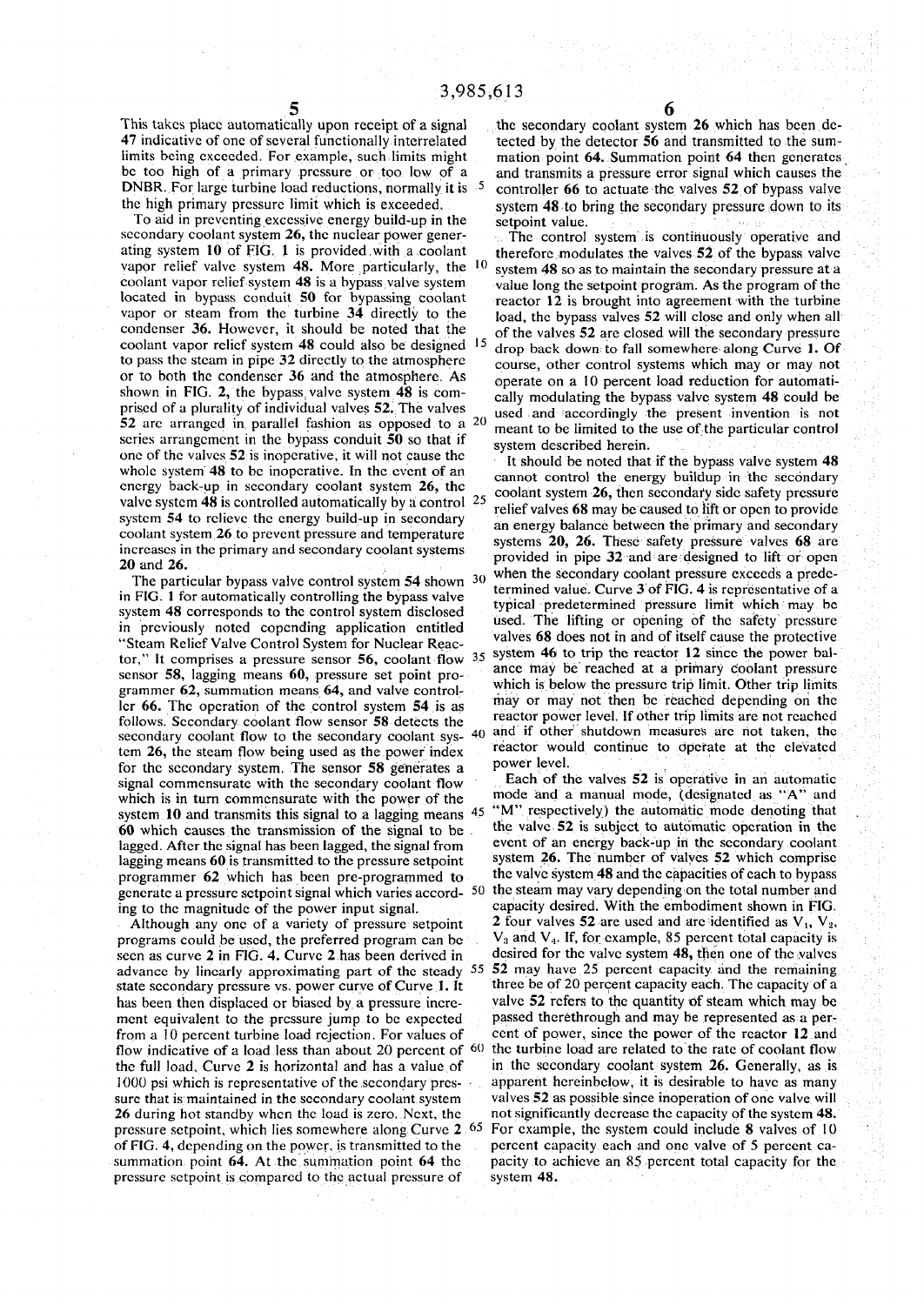to being independently responsive to plurality of signals capacity signal 84 for the available valves. It should be<br>47 indicative of the reactor safety limits being ex- noted that if any valves 52 are in the manual (M) mod ceeded, the protective system 46 is also responsive to a then no availability signal will be generated for those turbine trip signal 69 to trip the reactor 12. The ratio nale behind this procedure is that with a turbine trip, the safety limits for reactor operation will most likely be exceeded and/or the secondary safety pressure tor 74 will be placed in the M position. valves 68 be caused to open. Since such occurrences The total capacity signal 84 is then transmitted to a will shut the reactor 12 down, and/or unseat the secon- $10$ dary safety pressure valves 68, it is best to shut the 88 is added to the capacity signal 84 to produce a capa-<br>reactor 12 down prematurely. This is an equipment bility signal 90 which is commensurate with the capareactor  $12$  down prematurely. This is an equipment protective trip as opposed to a safety trip in the sense that it is designed to prevent damage to plant equip- load rejection. As noted hereinabove, the capability of ment, while not being relied upon to assure reactor 1. safety. **Safety** safety. The system 48 to bypass coolant vapor to relieve the

is no longer absolutely desirable and necessary to pro- The biasing signal 88 is representative of the inherent vide for a reactor trip'on turbine trip. A turbine trip ability of the nuclear power generating system 10 to may result for a number of reasons, some of which are  $20$ temporary in nature and some of which will require extensive repair. In the temporary situations, such as extensive repair. In the temporary situations, such as lent to 15% power and represents the fact that the the plant 10 being separated from the electrical net-<br>nuclear power generating system is capable of withthe plant 10 being separated from the electrical net-<br>work grid, the reason for the turbine trip can often be<br>standing a turbine trip from a power level approxiquickly remedied and accordingly the turbine 34 can <sup>2:</sup> be brought back quickly into operation. In such asitua- bypass valve system 48 without exceeding parameter

Accordingly, a reactor trip on turbine trip inhibit control system 70 has been provided for the nuclear system can withstand a 100 percent load rejection, power generating system 10 of FIG. 1. The reactor trip  $3($ on turbine trip inhibit control system 70 is designed to constant, it is apparent that it may be variable depend-<br>first determine the capability of the bypass valve system ing, for example, on whether the-reactor 12 is bei first determine the capability of the bypass valve system ing, for example, on whether the-reactor 12 is being 48 and then compare this with the reactor power. If the controlled manually or automatically, or depending on capability is as great as or greater than the reactor the control element worth, time in fuel life, or power power, a reactor trip on turbine trip inhibit signal 72 is <sup>35</sup> level.<br>generated which acts to prevent the protective system The capability signal 90 is then transmitted to a comgenerated which acts to prevent the protective system 46 from responding to a turbine trip signal 69. In this parator 92 where it is continuously compared with the way, a reactor trip on turbine trip will not occur unnec-<br>exactor power signal 94. The reactor 12 is allowed to trip in the event of may be generated in a variety of ways. For the embodicssarily. The reactor 12 is allowed to trip in the event of may be generated in a variety of ways. For the embodi-<br>a turbine trip only when the bypass valve system 48  $40$  ment shown in FIG. 1 a neutron flux detector 96 i a turbine trip only when the bypass valve system  $48^{40}$  ment shown in FIG. 1 a neutron flux detector 96 is cannot prevent reactor safety limits being exceeded situated external to the core 14 and generates a signal cannot prevent reactor safety limits being exceeded

prevent a reactor trip on turbine trip when the bypass 92 for simplicity has been represented by subtraction valve system  $48$  is designed to accommodate a full load  $4$ : rejection (i.e. 100 percent load rejection) since some from the capability signal 90 and generates a corre-<br>of the bypass valves 52 may be inoperative due to re- sponding difference signal 100. If the difference signal of the bypass valves 52 may be inoperative due to repair work being performed or being damaged. Also, 100 is positive, the binary signal generator 102 gener-<br>some of the valves 52 may have been placed in the ates a binary 1 signal 104. Such a signal 104 is indicasome of the valves 52 may have been placed in the manual mode (M) and may not have been returned to  $50$ 

turbine trip inhibit control system 70 can be seen in generates a 0 signal. The resulting signal 104 is termed FIG. 2. The system first determines the capacity of the the capability-grcater-than-power signal and for the available bypass valves  $52$  to bypass steam in the event  $5$ . of a turbine load reduction. Each of the control mode selectors 74 associated with the valves 52 generates an protective system 46.<br>availability signal 76 if the selector 74 is in the auto-<br>The inhibit signal 72 operates to prevent response by availability signal 76 if the selector 74 is in the automatic mode  $(A)$ . The availability signals 76 arc then the protective system 46 when and if a turbine trip transmitted to associate multipliers 78 which weight or  $60$  signal 69 is transmitted thereto. This may be accombias the availability signal 76 to generate an individual plished in a variety of well-known ways. For example, capacity signal 80. The weighting factors  $K_1$ ,  $K_2$ ,  $K_3$  and  $K_4$  applied by the multipliers 78 correspond to the relative capacities in terms of percent power for the from tripping the reactor 12. associated valves 52 identified as  $V_1$ ,  $V_2$ ,  $V_3$  and  $V_4$  <sup>65</sup> respectively. The individual capacity signals 80 for the event of a turbine trip when the bypass valve system 48 valves in the automatic mode are then transmitted to a has the capability of preventing the occurrence of one

Turning now to the protective system 46, in addition capacity signals 80 are summed to produce a total noted that if any valves  $52$  are in the manual (M) mode, valves and accordingly no individual capacity signal will be generated. If the valves 52 are inoperative due to repair or damage the associated control mode selec-

 capability summation means 86 where a biasing signal bility of the bypass valves 52 to accommodate a turbine the bypass valves 52 refers to the ability of the bypass In view of a bypass valve system 48 being provided, it energy back-up in the secondary coolant system 26. accommodate a load rejection. Consistent with the example hereinabove, the biasing signal 88 is equivastanding a turbine trip from a power level approxi mately 15 percent greater than the capacity of the tion it is highly desirable to prevent a reactor trip. operational limits. Accordingly, by providing for 85<br>Accordingly, a reactor trip on turbine trip inhibit percent capacity of the bypass valve system 48, the Although in the above example the biasing signal 88 is controlled manually or automatically, or depending on

and/or opening of the safety pressure valves 68. which is commensurate with the neutron flux. This in<br>It is to be noted that it is not desirable to permanently turn approximates the reactor power. The comparator turn approximates the reactor power. The comparator means 98 which subtracts the power reactor signal 94 from the capability signal 90 and generates a corre tive of the capability of the bypass valve system 48 the automatic mode (A). being greater than the reactor power. If the difference The schematic circuit diagram for the reactor trip on signal 100 is negative, the binary signal generator  $102$ embodiment shown in FIG. 2, is the reactor trip on turbine trip inhibit signal 72 which is transmitted to the

> the inhibit signal 72 could actuate a relay switch to interrupt the turbine trip signal 69 and thus prevent it

 Accordingly, a reactor trip may be prevented in the has the capability of preventing the occurrence of one capacity summation means 82 where the individual of the safety trip limits being exceeded as a result of the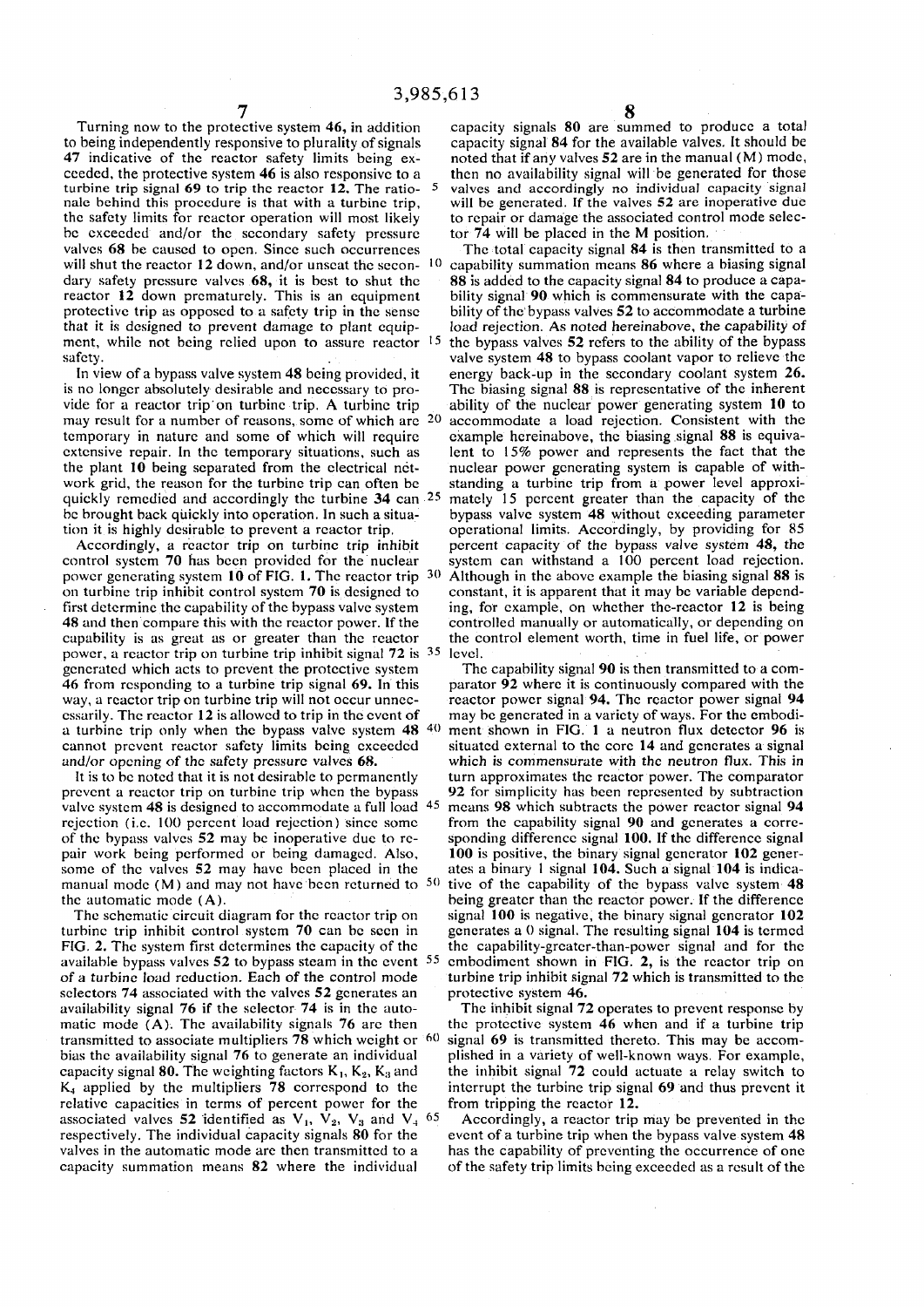turbine trip. It should be noted that it is the occurrence of one of the interrelated events as a result of a turbine trip which is to be prevented and not the occurrence of the event in general. If one of the events (i.e. the safety trip limits) occurs for some reason other than as a result of a turbine trip, the reactor 12 will be tripped. Also the reactor trip on turbine trip is, inhibited when the bypass valve system 48 is capable of preventing the safety pressure valves 68 from opening. As previously noted, the coolant vapor relief valve system 48 may be  $10$ arranged to pass the steam in pipe. 32; directly to the condenser 36 or to dump the steam to the atmosphere. Often, when the steam is to be bypassed to the condenser 36 the condenser equipment manufacturer may require that a condcnscr interlock be provided for '5 safety and equipment protection. In effect, the condenser interlock probhbits opening of the bypass valves 52 to dump steam into the condenser 36 except when it can be assured that the condenser 36 can handle the bypassed steam without causing damage to the con- 20 denser 36 or turbine 34. For example, the limitation may be imposed that' the bypass valves 52 can only open if a condenscr vacuum exists which is indicative of the condenser. 36. being able to dissipate the energy of the steam delivered thereto. Also, other limitations 25 may be imposed before the condenser 36 is available. Accordingly, if the bypass valves 52 cannot open to bypass steam, it is of rip benefit to prevent a reactor trip on turbine trip.

FIG. 3 shows a modified schematic circuit diagram 30 for the control system 70'which is particulariy applicable to impose condcnscr availability limitations. As with the embodiment of FIG. 2, a capability signal 90 is generated and transmitted to the comparator 92,for continuous comparison with a reactor power signal 94. 35 The signal generator 102 of the comparator then generates a binary 1 signal 104 only when the' capability of the bypass valve system 48 is greater than the rcactor power. This binary capability-greater-thari-power signal 104 is then transmitted to an "AND" gate 106. The "AND" gate 106 is also responsive to a condenser availability signal 108 which is indicative of the condenser 36 being available to receive bypassed steam and accordingly indicative of the bypass valves 52 in • the automatic mode being able to be open in the event 45 of a turbine load reduction. The "AND" gate 106 will produce a reactor trip on turbine trip inhibit signal 72. only if both the capability-greater-than-power signal 104 and the condenser availability signal 108 are present. This inhibit signal 72 is then transmitted as before 50 to the protective system 46 where it will inhibit response by the protective system 46 to a turbine trip signal 69. : .

Accordingly, the present invention discloses the concept of inhibiting a reactor trip on turbine trip when the 55 bypass valves 52 in the nuclear power generating system 10 have the capability to prevent rcactor. trip limits from being exceeded and/or to prevent opening of the safety pressure valves 68. In particular the control system  $70$  first determines the capacity of the bypass  $60$ valves 52 which are available to bypass steam in the event of a turbine load reduction. A biasing signal 88, which is indicative of the inherent ability of the power generating syste'm 10 to accommodate a load rejection, is then added to the capacity signal  $84$  to produce a  $65$ capability signal 90. This capability signal 90 is continuously compared with the reactor power signal 94 and an, inhibit signal 72 is generated only when the capability of the bypass valves is greater than the reactor power. In some instances, the inhibit signal 72 will only be produced if both a capability-greater-than-power signal 104 and a condenser availability signal 108 exist. The inhibit signal 72 then acts to prevent the protective system 46 from responding to a turbine trip signal 69 to trip the reactor 12.

This invention may be practiced with the electrical portions of the control system embodied an analog control circuitry or as digital control circuitry. When digital hardware is employed, a programmed digital process computer can be included in the control circuitry. The use of such circuitry for the electrical portions of control systems is well known in the art and accordingly it is not deemed necessary to detail such circuitry herein.

It will be understood that the embodiments shown and described herein are merely illustrative and that changes may be made without departing from the scope of the invention as claimed.

What is claimed is:

- 1. A nuclear power generating system comprising: coolant vapor generating, apparatus including a nuclear reactor;
- a turbine for receiving coolant vapor produced by said, vapor generating apparatus;
- coolant circuitry for said coolant vapor generating apparatus and said turbine including means for delivering vapor to said turbine;
- a plurality of coolant vapor, relief valves in said coolant circuitry, at least one of said valves being operable automatically to divert coolant vapor from said turbine;
- a protective system independently responsive to a plurality of signals to cause said nuclcar rcactor to trip, at least one of said signals being indicative of • the occurrence of a turbine trip;
- means responsive to the power of said nuclear rcactor for producing a power signal commensurate with the power of said nuclear reactor;
- means for producing a capability signal commensurate with the capability of said coolant vapor relief valves to divert coolant vapor;
- means responsive to a plurality of inputs including said power signal and said capability signal for producing an inhibit signal only when the capability, of said coolant vapor relief valves is greater than the power of said nuclear rcactor; and
- means responsive to said inhibit signal for preventing said protective system from responding to a signal indicative of a turbine trip.

2. The power generating system of claim 1 wherein said means for producing said capability signal comprises:

means for producing a total capacity signal commensurate with the power level corresponding to total capacity of said coolant vapor.relief valves which are operable automatically to divert coolant vapor; means for producing a biasing signal commensurate with the inherent capability of the power generating sysitem to accommodate a turbine load rejec-

tion; and means responsive to said total capacity signal and said biasing signal for summing said total capacity signal and said biasing signal to produce said capability signal.

3. The power generating system of claim 2 wherein each of said coolant vapor relief valves is operable in an